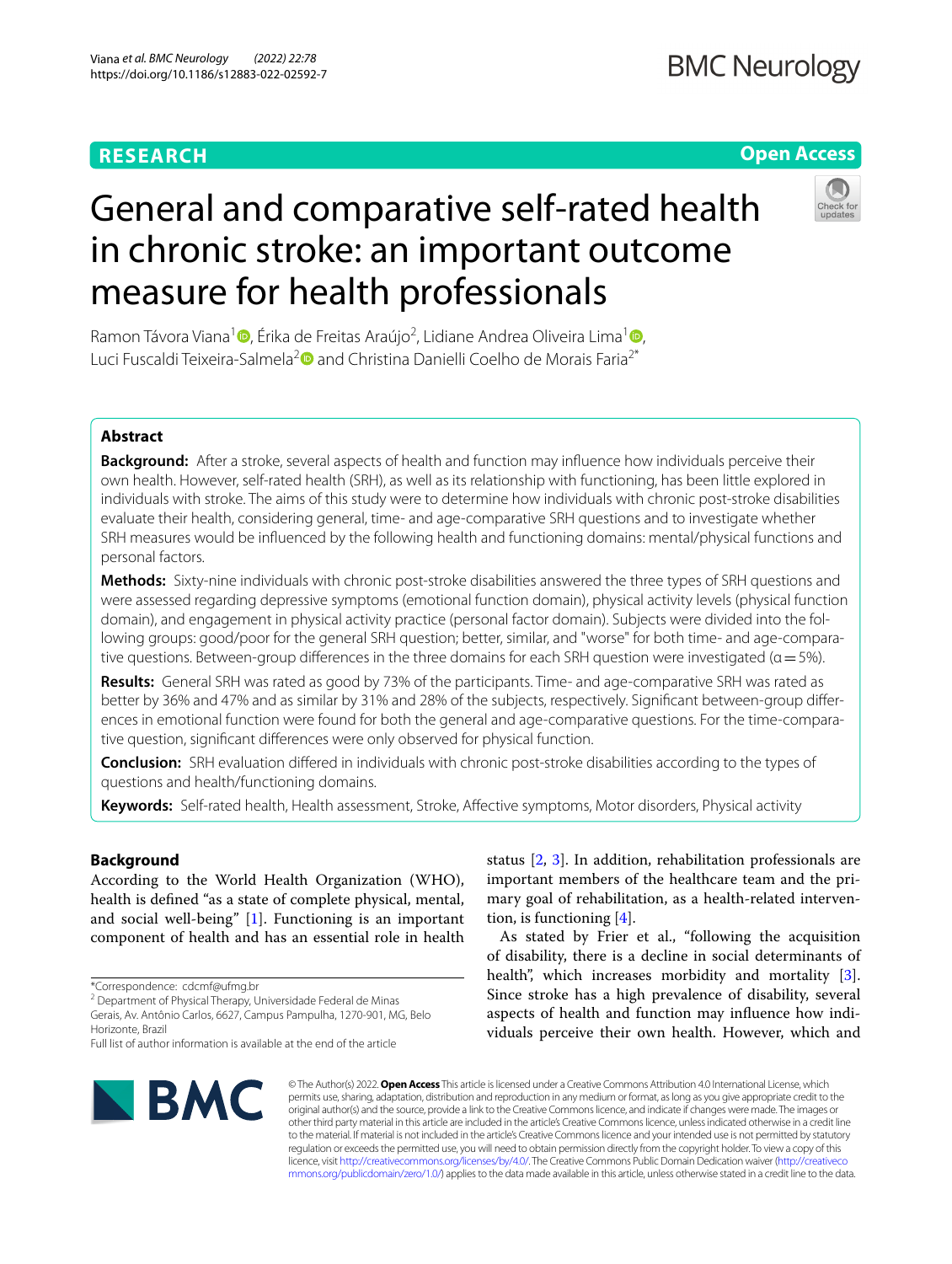how these aspects could infuence individuals' health are not clear [[5\]](#page-7-4). Previous studies reported that up to 90% of the stroke survivors live with some degree of disability [[6\]](#page-7-5), such as emotional impairments [[7\]](#page-7-6), limited-community ambulation, and social participation restrictions [\[7](#page-7-6)]. These findings emphasize the need for continuous health monitoring of individuals with stroke by the rehabilitation team.

Self-rated health (SRH) questions are simple, valid, and recommended indicators for continuous monitoring health status [\[8](#page-7-7)] and are widely used, due to their power in predicting comorbidities and mortality  $[9, 10]$  $[9, 10]$  $[9, 10]$  $[9, 10]$ . The use of SRH reduces observation and measurement bias, facilitates data analyses, and reduces the costs of data collection [\[11](#page-7-10), [12](#page-7-11)]. Finally, SRH provides valuable information on health, function, and risk factors for developing stroke [[13\]](#page-7-12). SRH is a patient-reported outcome, often evaluated using a single question, in which individuals choose between four or five response items  $[14]$  $[14]$ . The question can be general ("In general, would you say your health is: excellent, very good, good, poor, and very poor?") [\[15](#page-7-14)], time-comparative ("Compared to one year ago, would you say your health is: much better, somewhat better, about the same, somewhat worse, or much worse?") or age-comparative ("Compared to other people of your age, you would say your health is better, similar, or worse?")  $[16]$  $[16]$ . These questions refers to different elements of health and have specifc applications [[17\]](#page-7-16).

In general, SRH determinants are reported as elements of functioning, such as the mental and physical domains, and personal factors  $[18]$  $[18]$ . These relationships have been previously observed with the elderly, as the domains of functioning were found to be determinants of SRH [[19](#page-7-18)]. Several aspects of health and functioning may infuence how individuals perceive their own health [\[2](#page-7-1), [5,](#page-7-4) [18,](#page-7-17) [20](#page-7-19)[–27](#page-7-20)]. However, there is little knowledge of how people with chronic post-stroke disabilities rate their health, considering diferent types of SRH questions, and whether there would be diferences in emotional and physical functions, as well as in personal factors, when they rate their health based upon general, time- and age-comparative questions. Therefore, the aims of the present study were to determine how individuals with chronic stroke evaluate their health, considering general, time-and age-comparative questions and to investigate whether SRH measures would be infuenced by the following health and functioning domains: mental/physical functions and personal factors.

#### **Methods**

A cross-sectional, exploratory study was conducted with individuals with stroke from six basic health-care units of the Public Health Care System of two Brazilian metropolitan cities. This study was approved by the institutional research ethical committees of both the Universidade Federal de Minas Gerais and the Municipal Health Secretariat of the cities of Belo Horizonte and Fortaleza (#CAAE: 14,038,313.4.0000.5149). All methods were performed in accordance with the relevant guidelines and regulations. Informed consent to participate in the study was obtained from all participants (or from their legal guardian in the case of illiterate participants) prior to data collection, by signing the consent form approved by the ethical committees. Data were obtained from the patients' medical records at the basic health-care unities and the participants were evaluated at their homes.

In Brazil, individuals with chronic disabilities are commonly assisted by health professionals, who work in decentralized basic health-care units. These units are located in low-income communities and typically serve individuals, who depend only on the public health system [[28](#page-7-21)].

#### **Participants**

All individuals, who have had a stroke and were identifed by the health professionals of the six basic healthcare unities were invited to participate, based upon the following criteria: had a clinical diagnosis of a primary or recurrent stroke for more than six months; were living in the area and were users of the public health-care unities, due to chronic disabilities; and were  $\geq 20$  years of age. Individuals were excluded if they had motor or sensory aphasia and cognitive impairments, which were determined by the education-adjusted cut-off scores on the Mini-Mental State Examination [\[29](#page-7-22)].

#### **Outcomes**

#### *Self‑rated health*

SRH was measured using general, time-, and age-comparative questions, following recommendations of a recent systematic review on SRH after stroke [[5\]](#page-7-4). SRH questions have good reproducibility, moderate reliability, and strong concurrent and discriminant validities, when compared to the Short-Form health survey-12  $(SF-12)$  [\[30](#page-7-23)].

General SRH was measured using the following frst question of the Short-form health survey (SF-36): "In general, would you say your health is: excellent, very good, good, poor, and very poor?" [\[31](#page-7-24)]. Participants were divided into two groups: good SRH, by collapsing the excellent, very good, and good responses and poor SRH, by collapsing the poor and very poor responses, as applied in previous studies [\[32](#page-7-25), [33](#page-7-26)]. Such transformation is simple, improves statistical analyses, allows for keeping respondents' answers in their original response options (instead of dichotomizing response options), and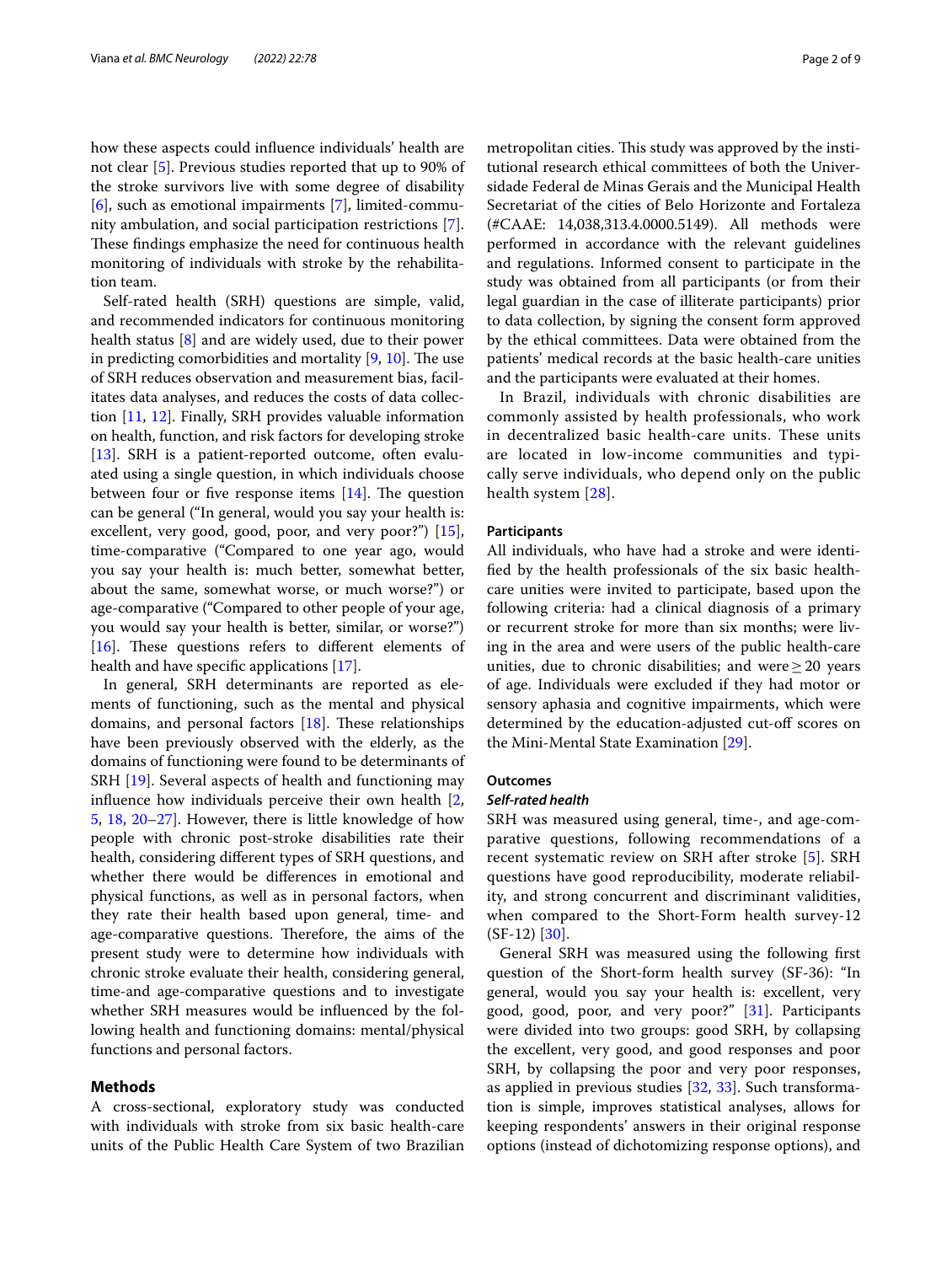improves the interpretation of mean SRH values in populations groups [[32\]](#page-7-25).

Time-comparative SRH was evaluated using the second question of the SF-36 as follows: "Compared to one year ago, would you say your health is: much better, somewhat better, about the same, somewhat worse, or much worse?" [[31\]](#page-7-24). Participants were divided into three groups: better SRH, by collapsing the much better and somewhat better responses, similar ("about the same" response), and worse, by collapsing the somewhat worse and much worse responses, as also used in previous studies with individuals with stroke [\[34\]](#page-7-27).

Age-comparative SRH was assessed by asking the participants the following question: "Compared to other people of your age, you would say your health is better, similar, or worse?". Based upon their responses, the participants were divided into three groups as used in previous studies with individuals with stroke [\[35\]](#page-7-28).

#### *Assessment of health domains*

The following criteria were used to select the outcomes, to characterize the domains related to emotional and physical functions, as well as the personal factors: be commonly pointed-out as associated with SRH in various populations [[14](#page-7-13), [18,](#page-7-17) [36](#page-7-29)]; be an important outcome for stroke rehabilitation recommended by clinical practice guidelines [[37\]](#page-7-30); and have the potential to be improved or modifed with rehabilitation interventions [\[37](#page-7-30)].

Emotional function was characterized by the presence of depressive symptoms, which was assessed by the short version of the Geriatric Depression Scale. The Geriatric Depression Scale has been supported psychometrically and used with various populations, including individuals with stroke  $[38, 39]$  $[38, 39]$  $[38, 39]$ . The Geriatric Depression Scale contains 15 items, which are answered using a yes/no format and the scores range from 0 to 15, with higher scores reflecting more symptoms of depression  $[38]$  $[38]$  $[38]$ . A cut-off score of six points is used as the threshold, to discriminate individuals with and without depressive symptoms  $[40]$  $[40]$ . The total scores were registered for analyses.

Physical function was characterized by the level of physical activity, which was assessed by the Human Activity Profile adjusted activity scores  $[41]$  $[41]$ . The Human Activity Profle is a survey that includes 94 activities, such as self-care, transportation, home maintenance, entertainment/social, and physical exercises, which are sequentially rated according to their required metabolic equivalents. For each item, there are three possible responses: "still doing the activity", "have stopped doing the activity", and "never did the activity". The administration and scoring procedures followed recommended protocols and scores are tallied to provide a maximum activity score, which indicated the highest metabolic equivalent activity the person still performs  $[42]$ . The adjusted activity scores, which was registered for analyses, was determined by subtracting the number of activities that the respondent had discontinued performing from the maximum score and indicated the average typical metabolic equivalent levels  $[41]$  $[41]$ . The Human Activity Profle has shown to be reliable and valid to be used with individuals with stroke [\[42\]](#page-8-1).

Personal factors were characterized by the participant's engagement in physical activity practice, based upon the classifcation of the Centers for Disease Control and Prevention [\[43](#page-8-2)]. According to the frequency, duration, and intensity of the estimated metabolic expenditure of exercise(s) performed over the last four weeks, the individuals may be classifed as vigorous, moderate, insufficient, or inactive, as recommended by the Physical Activity Trends/United States. For analyses, the participants were classifed as sedentary (inactive) and active (vigorous, moderate, or insufficient active)  $[43]$  $[43]$ .

#### **Procedures**

Potential subjects were identifed by the health care team of the six basic health-care units. Their contact information and clinical and demographic data were extracted from their medical records and used for characterization purposes. Then, a home visit was scheduled and when the participants did not agree to participate, the collected information was discarded. During the home visits, the participants confrmed the collected data and added any missing information from the medical records. Then, they were asked to answer the general, time-, and agecomparative questions, followed by the administration of the Geriatric Depression Scale and the Human Activity Profle, as well as information on engagement in physical activity practice.

#### **Statistical analyses**

Sample size calculation was estimated, based upon between-group comparisons (good and poor general SRH), using the G\* power software (version 3.1.9.2) and considering a power of 95%, a signifcance level of 5%, and a β of 80%. For this calculation, preliminary data of 20 participants considering the main variables of interest, i.e., emotional function (the Geriatric Depression Scale scores), physical function (Human Activity Profle adjusted activity scores), and engagement in physical activity practice (classifcation of the Centers for Disease Control and Prevention), were considered. The sample size was based upon the highest result of the three investigated outcomes (the Geriatric Depression Scale scores, the Human Activity Profle adjusted activity scores, and engagement in physical activity practice). The sample size analysis of engagement in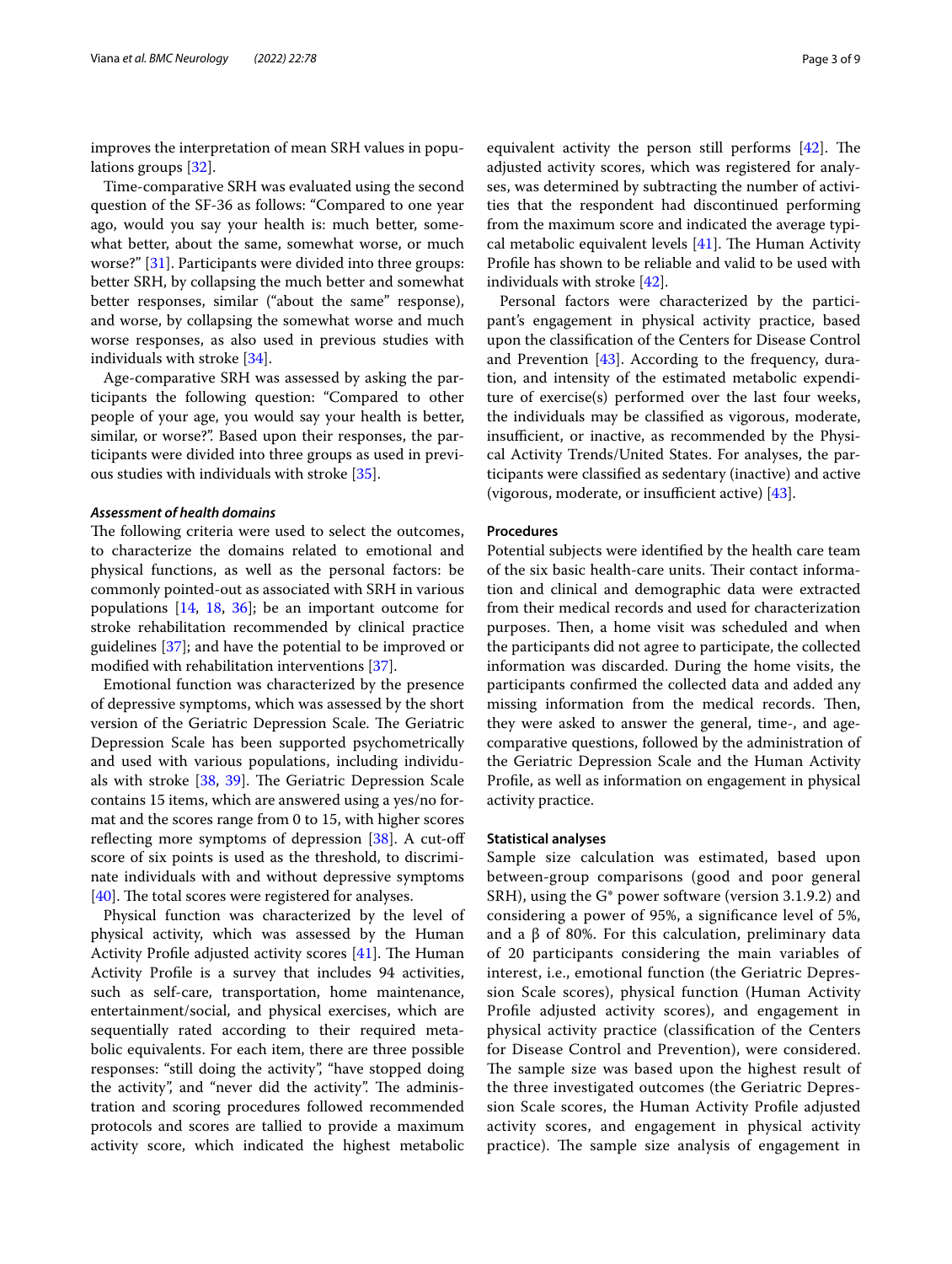physical activity practice was the highest and resulted in 31 individuals per group. The following proportion values were used for this calculation:  $21.1\%$  ( $n=4$ ) active individuals with good and  $0\%$   $(n=0)$  with poor SRH; and 57.9%  $(n=11)$  individuals classified as sedentary with good and  $21.1\%$  ( $n=4$ ) with poor SRH. Considering these results, a sample size of 62 participants was set.

Descriptive statistics, means, standard deviations (SD), medians, interquartile ranges (IQR), and frequencies were calculated. Tests for normality (Kolmogorov– Smirnov) were performed for all variables. To ensure that age, sex, and associated comorbidities, which are variables classically reported to afect SRH and stroke [[19](#page-7-18), [44,](#page-8-3) [45](#page-8-4)], did not infuence the outcomes of interest, between-group diferences were evaluated using chi-square and independent t-tests for the general SRH groups (good and poor). For both the time- and age-comparative questions (better, similar, and worse), these diferences were evaluated using Kruskal Wallis test, one-way ANOVA, and Fisher's exact tests.

Three inferential analyzes were performed, considering the total Geriatric Depression Scale scores, the Human activity profile adjusted activity scores, and the classification on the engagement in physical activity practice. Between-group comparisons were carried-out, as follows: For the general question, Mann–Whitney-U tests were used. For the time- and age-comparative questions, Kruskal–Wallis tests were used, followed by post-hoc analyses using Mann– Whitney tests [[46](#page-8-5)]. All analyzes were performed with the Statistical package for the social sciences for Windows (Version 17.0, SPSS Inc., Chicago, Illinois, USA) with a significance level of 5%.

#### **Results**

#### **Participants**

Out of the 174 potential individuals, 105 were excluded for the following reasons: cognitive impairments  $(n=25)$ , change of address ( $n=29$ ), no stroke diagnosis ( $n=19$ ), death  $(n=13)$ , aphasia  $(n=7)$ , refusals  $(n=7)$ , and acute post-stroke phases  $(n=5)$ . Thus, 69 were eligible and included. Their demographic and clinical information, including their levels of disability (Modifed Rankin Scale) and motor impairments (Fugl-Meyer Assessment Scale) [\[47](#page-8-6), [48](#page-8-7)], as well as the descriptive data on their general and comparative SRH questions are given in Table [1](#page-4-0). The participants had a mean age of  $66$  (SD 12) years and a mean time since the onset of the stroke of 64 (SD 57) months. The groups were similar regarding age, sex, and associated comorbidities  $(0.10 \le p \le 0.89)$ (Table [1](#page-4-0)).

#### **Between‑group comparisons**

Data regarding the comparisons between the emotional and physical functions, as well as the personal factor for the general and comparative SRH questions are reported in Table [2](#page-5-0). For the general question, Mann–Whitney-U test revealed signifcant between-group diferences only for emotional function  $(p<0.001)$ , showing that the participants who rated their health as good had lower Geriatric Depression Scale scores, ie, fewer depressive symptoms.

For the age-comparative question, Kruskal–Wallis test also revealed signifcant between-group diferences only found for emotional function  $(p<0.001)$ . Post-hoc analysis test revealed that these diferences were signifcant only for the worse group, compared to the better and similar groups  $(p < 0.003)$ . No significant diferences were found between the better and similar groups ( $p = 0.09$ ). These results showed that individuals, who rated their health as better and similar, had lower Geriatric Depression Scale scores, when compared with those who rated their health as worse. No signifcant between-group diferences were found neither for physical function (0.11  $\leq p \leq$  0.58) nor for the personal factor (0.17≤*p*≤0.21).

For the time-comparative question, Kruskal–Wallis test showed signifcant between-group diferences only for physical function  $(p=0.03)$ . Post-hoc analysis revealed that these diferences were signifcant only for the better group, compared to the similar and worse groups (*p*<0.04). No signifcant diferences were found between the similar and worse groups  $(p=0.89)$  These results showed that individuals, who rated their health as better had higher adjusted activity scores, compared with those who rated their health as similar and worse. No significant between-group diferences were found neither for emotional function  $(p=0.27)$  nor for the personal factor  $(p=0.12)$ .

#### **Discussion**

The present study aimed at determining how individuals with chronic post-stroke disabilities evaluated their health, considering general, time-and age-comparative SRH questions and investigating whether SRH measures would be infuenced by the following domains of health and functioning: mental/physical functions and personal factors. The results showed that despite having chronic disabilities, most of the participants rated their general health as good and their comparative health as better or similar. The SRH questions showed diferences regarding emotional and physical functions. Individuals, who rated their general health as good, had fewer depressive symptoms than those who rated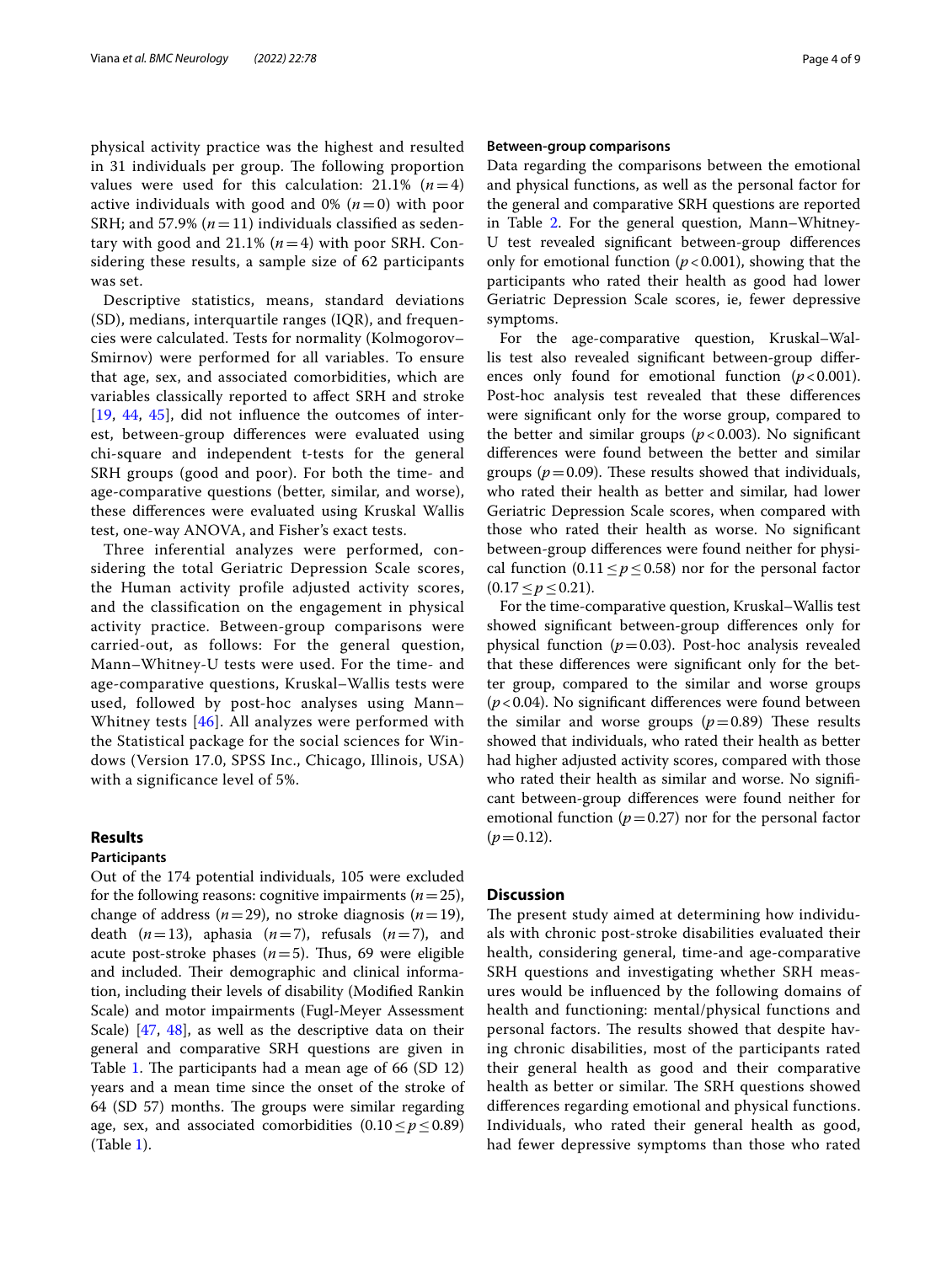#### <span id="page-4-0"></span>**Table 1** Demographic and clinical characteristics of the participants

| Characteristics                                              |                                                 | $n = 69$                  |
|--------------------------------------------------------------|-------------------------------------------------|---------------------------|
| Age (years), mean $\pm$ SD (min-max)                         |                                                 | $66 \pm 12 (31 - 93)$     |
| Sex, n women (%)                                             |                                                 | 38 (55.1)                 |
| Time since stroke (months), mean $\pm$ SD (min-max)          |                                                 | $64.1 \pm 56.9 (6 - 276)$ |
| Cognition (MMSE scores), median ± IQR (min-max)              |                                                 | $21 \pm 7(13 - 30)$       |
| Associated comorbidities, n (%)                              | None                                            | 1(1.5)                    |
|                                                              | One                                             | 7(10.1)                   |
|                                                              | Two                                             | 6(8.7)                    |
|                                                              | $\geq$ 3                                        | 55 (79.7)                 |
| Education, n (%)                                             | Illiterate                                      | 16(23.2)                  |
|                                                              | Incomplete elementary school                    | 19(27.5)                  |
|                                                              | Complete elementary school                      | 27(39.1)                  |
|                                                              | High school                                     | 7(10.2)                   |
| Levels of disability (Modified Rankin Scale), n (%)          | No symptoms, no significant, or mild disability | 18(26.1)                  |
|                                                              | Moderate disability                             | 38 (55.1)                 |
|                                                              | Moderately severe and severe disability         | 13 (18.8)                 |
| Motor impairments (Fugl-Meyer Assessment Scale: 0-100) n (%) | None                                            | 4(5.8)                    |
|                                                              | Mild                                            | 7(10.2)                   |
|                                                              | Moderately mild                                 | 25 (36.2)                 |
|                                                              | Severely moderate                               | 20(29)                    |
|                                                              | Severe $(< 50)$                                 | 13 (18.8)                 |
| General self-rated health, n (%)                             | Good                                            | 49 (73)                   |
|                                                              | Poor                                            | 18(27)                    |
| Time-comparative self-rated health, n (%)                    | Better                                          | 24 (36)                   |
|                                                              | Similar                                         | 21(31)                    |
|                                                              | Worse                                           | 22(33)                    |
| Age-comparative self-rated health, n (%)                     | Better                                          | 32(47)                    |
|                                                              | Similar                                         | 19 (28)                   |
|                                                              | Worse                                           | 17(25)                    |
| GDS scores (0-15), median ± IQR (min-max)                    |                                                 | $6 \pm 6.5$ (0-14)        |
| AAS (0-94), median ± IQR (min-max)                           |                                                 | $47 \pm 36 (0 - 93)$      |
| Engagement in physical activity practice, n (%)              | Active                                          | 18(26.1)                  |
|                                                              | Sedentary                                       | 51 (73.9)                 |

*SD* Standard deviation, *IQR* Interquartile range, *MMSE* Mini-Mental State Examination, *GDS* Geriatric Depression Scale, *AAS* Adjusted activity scores

their general health as poor. For the age-comparative SRH question, those who rated their health as better or similar, had fewer depressive symptoms, when compared to those who rated their health as worse. For the time-comparative SRH question, individuals who rated their health as better, had higher levels of physical activity, when compared to those who rated their health as similar or worse. There were not found any signifcant between-group diferences for any of the SRH questions, when engagement in physical activity practice was analyzed. Therefore, emotional and physical functions, which are commonly targeted during rehabilitation interventions, appear to infuence SRH of individuals with chronic stroke.

Most individuals rated their general health as good and as better or similar for both time- and age-comparative questions. General SRH showed the most positive responses (73%), while the time-comparative SRH showed the most negative response (33%). Similar to the present fndings, Skaner et al. [\[23\]](#page-7-34) also reported that the majority of individuals reported their health as good or very good 12 months after the stroke, even in the presence of depressive symptoms.

Despite having chronic disabilities, individuals tend to have an optimistic view of their health. They seek reinforcement in aspects that agree with their positive views and ignore the factors that may alter the concept of health  $[18]$  $[18]$ . This finding was reported by Mavaddat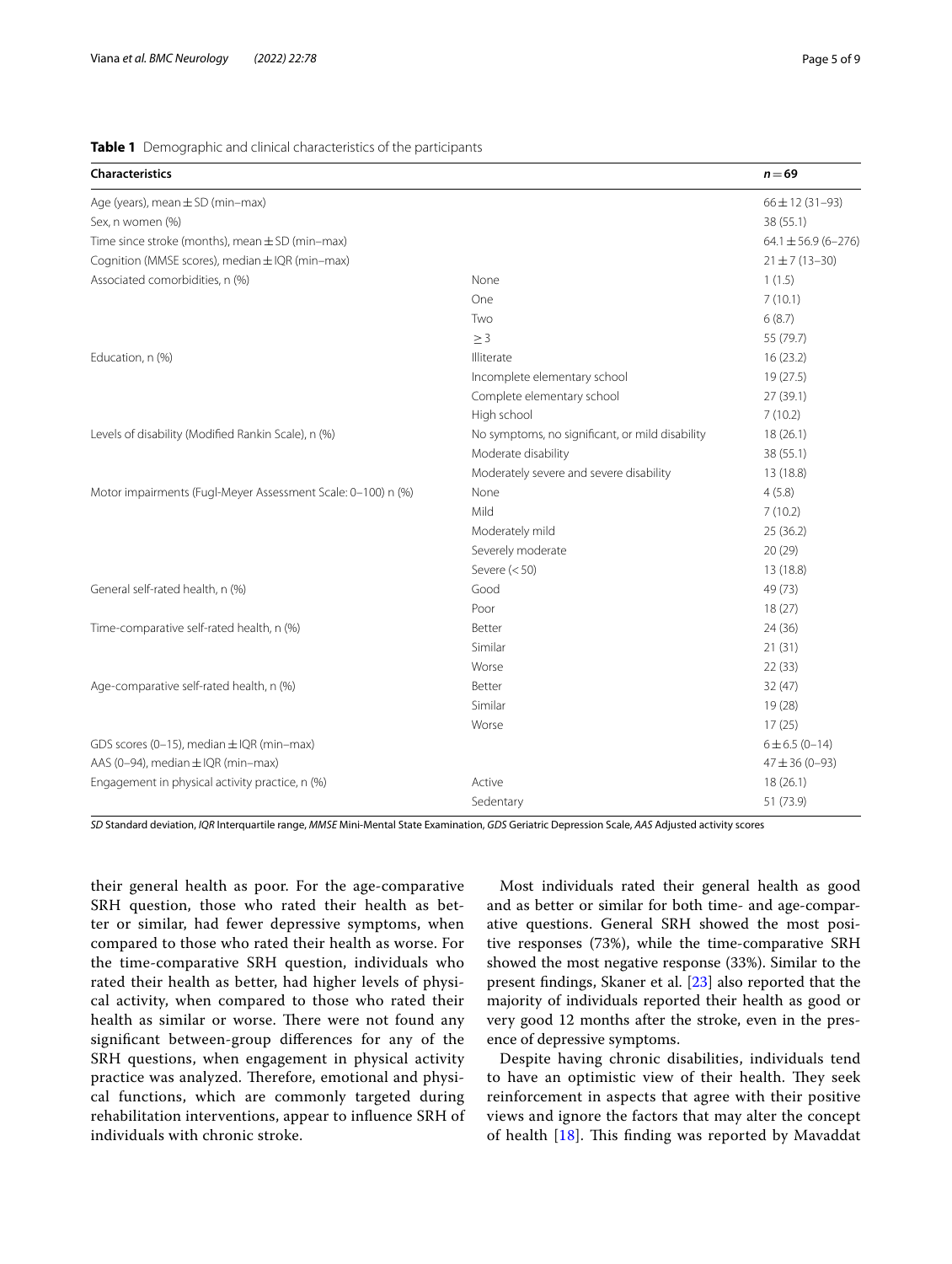| Self-rated health question | <b>Groups</b> | <b>Emotional function</b><br>(GDS), median $\pm$ IQR | <b>Physical function (AAS)</b><br>median $\pm$ IOR | Personal factor (engagement in<br>physical activity practice) |                   |
|----------------------------|---------------|------------------------------------------------------|----------------------------------------------------|---------------------------------------------------------------|-------------------|
|                            |               |                                                      |                                                    | Sedentary (%)                                                 | Active (%)        |
| General                    | Good          | $5 \pm 6^a$                                          | $51 \pm 40^{\circ}$                                | 50.7a                                                         | 22.4a             |
|                            | Poor          | $10 \pm 5^{\rm b}$                                   | $42 \pm 25.75^{\circ}$                             | 22.4 <sup>a</sup>                                             | 4.5a              |
| Age-comparative            | Better        | $4 \pm 6.5^{\circ}$                                  | $47.5 \pm 28.5$ <sup>a</sup>                       | 33.8ª                                                         | 13.2 <sup>a</sup> |
|                            | Similar       | $6 \pm 5^{\circ}$                                    | $53.5 \pm 43$ <sup>a</sup>                         | 19.1a                                                         | 8.8 <sup>a</sup>  |
|                            | Worse         | $10 + 4^b$                                           | $41 + 32a$                                         | 22.1a                                                         | 3.0 <sup>a</sup>  |
| Time-comparative           | Better        | $6.5 \pm 5.5^{\circ}$                                | $59 \pm 25^{\circ}$                                | 29.8ª                                                         | 6 <sup>a</sup>    |
|                            | Similar       | $5 \pm 8^a$                                          | $46 \pm 36.8^{\circ}$                              | 17.9 <sup>a</sup>                                             | 13.4 <sup>a</sup> |
|                            | Worse         | $8.5 \pm 7.8$ <sup>a</sup>                           | $39 \pm 25.5^{\circ}$                              | 25.4a                                                         | 7.5 <sup>a</sup>  |

<span id="page-5-0"></span>**Table 2** Descriptive statistics and between-group comparisons regarding emotional/physical functions and personal factor for each type of self-rated health question

For each column, diferent letters (abc) represent signifcant between-group diferences for each self-rated health question (p≤0.05); *GDS* Geriatric depression scale, *AAS* Adjusted- activity score, *IQR* Interquartile range

as the 'disability paradox' in SRH [[49\]](#page-8-8). Two distinct psychological processes may explain this. The first refers to the strategies for coping with the health condition, which remain unchanged until two years after the stroke [[50](#page-8-9)]. Individuals possibly remain in denial and do not recognize stroke as an event that compromise their health  $[9]$  $[9]$ . The second refers to the cognitive process model for rating SRH proposed by Jylhä [\[14\]](#page-7-13), in which other aspects of the individuals' lives, which are not related to physical and mental impairments, such as contextual factors, tend to infuence them to rate their health as good [[51\]](#page-8-10). As previously reported, people who have long-term disabilities move towards disability acceptance and support  $[3]$  $[3]$  $[3]$ , which may influence their own perceptions of health towards a positive view.

For both the general and age-comparative SRH questions, signifcant between-group diferences were observed only for emotional function. On the other hand, for the time-comparative question, signifcant diferences were observed only for physical function. Signifcant associations between general and age-comparative SRH and variables related to emotional function, such as depressive symptoms and life satisfaction were already reported with the elderly [\[17](#page-7-16)]. Associations between SRH and variables related to emotional function were also reported after stroke [[52\]](#page-8-11). Emotional function, assessed by the Geriatric Depression Scale, was able to predict declines in activities of daily living after stroke [[53\]](#page-8-12) and represents the psychological aspect of post-stroke recovery [[54](#page-8-13)]. Depressive symptoms are often observed after a stroke [\[7](#page-7-6)] and previous studies reported signifcant relationships between depressive symptoms and poor prognosis, poor adher-ence to treatment, and worse quality of life [\[55\]](#page-8-14).

In the present study, individuals, who rated their general health as good and their age-comparative health as better or similar had fewer depressive symptoms. It is possible that rehabilitation interventions aiming at improving emotional function could have the potential to improve general and age-comparative SRH of individuals with stroke, but this should be further investigated.

For the time-comparative question, individuals who rated their health as better than before, had higher levels of physical activity, when compared to those who rated their health as similar or worse. However, this was not found for the age-comparative question. Although correlated, age- and time-comparative SRH should not be compared, since they were found to be weakly correlated and behave diferently for specifc health conditions with the elderly  $[56]$  $[56]$ . In the present study, the questions also showed diferent results regarding the emotional and physical functions. In addition, the present fndings suggest that time- and age-comparative SRH should not be compared and used interchangeable for individuals with stroke, as previously recommended for the elderly [[56](#page-8-15)].

Physical function, ie, level of physical activity, was the only variable that showed diferences between the groups for the time-comparative SRH question. Individuals tend to increase their levels of physical activity over time and this occurs mainly during the frst year after the stroke [[57\]](#page-8-16). It is possible that even at the chronic stages, individuals maintain the expectation of increasing their levels of physical activity in relation to the previous year.

Surprisingly regarding the personal factor, which was characterized by engagement in physical activity practice, there were not found any signifcant between-group differences for any of the SRH questions. In the elderly and health adults, engagement in physical activity practice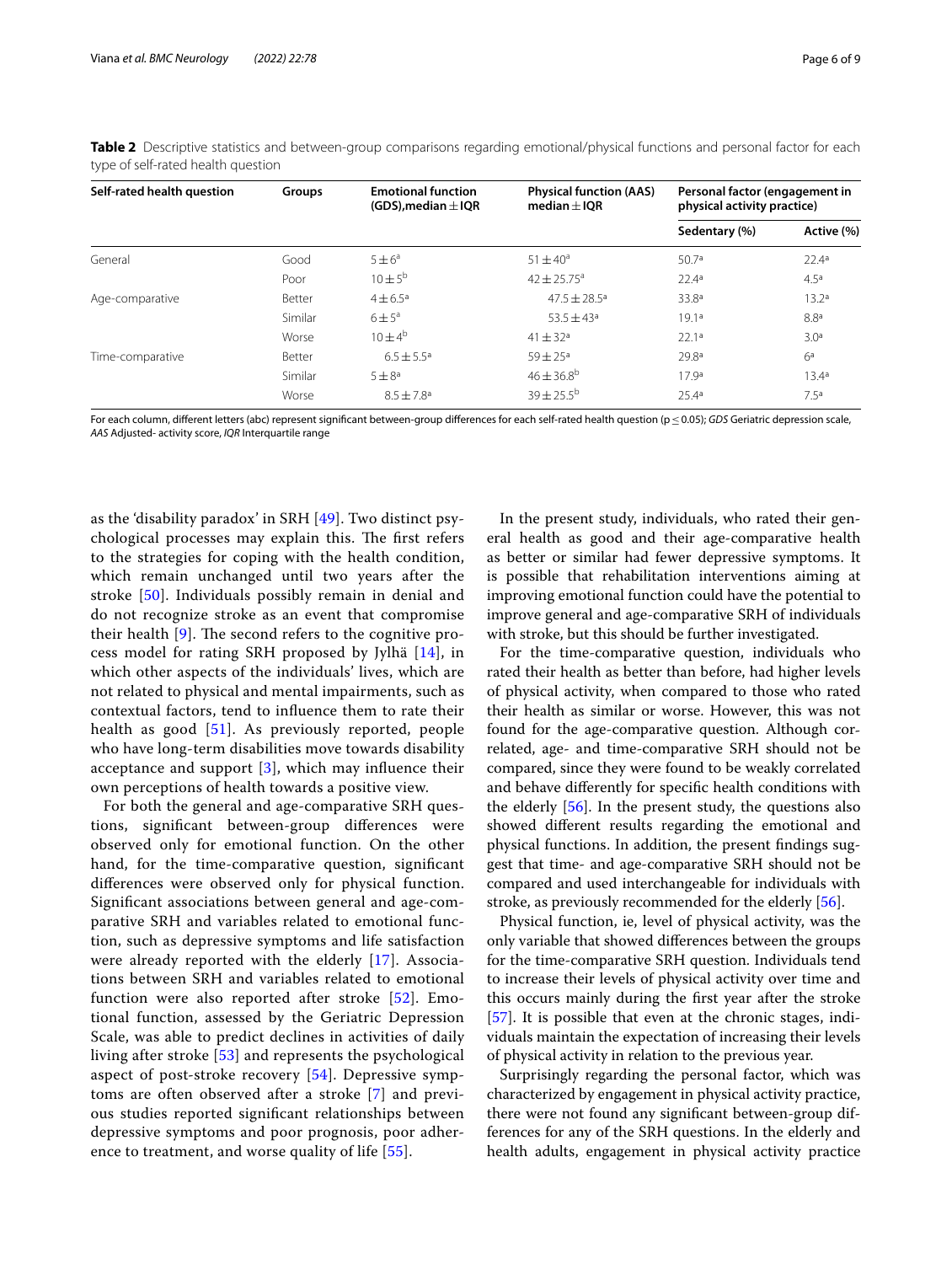has been weakly correlated  $(r=0.20)$  with improvements in SRH [[58\]](#page-8-17). Although the benefts of exercise on several aspects of health after stroke have been extensively reported [[27\]](#page-7-20), the efects of exercise on SRH have not been investigated.

Considering the need for continuous monitoring of individuals with stroke by the rehabilitation team, general and age-comparative questions should be used along with time-comparative questions for the assessment of SRH after stroke. Furthermore, emotional and physical functions should also be systematically evaluated and targeted during stroke rehabilitation interventions. According to a recently published systematic review on SRH of individuals with stroke, interventions for the improvement of this outcome are still poorly investigated and were not directed to improve emotional and physical functions [\[5](#page-7-4)]. Emotional and physical functions are important components of functioning [[2](#page-7-1)] and rehabilitation professionals should apply and integrate approaches of functioning in light of the health condition  $[4]$  $[4]$  $[4]$ . Therefore, future investigations on efficacy of interventions directed to improve emotional and physical functions of individuals with chronic stroke, who rate their general health as poor or their comparative health as worse, are mandatory in stroke care.

#### **Study limitations**

Although the estimated sample size was achieved, in general, studies involving SRH are population-based [\[59](#page-8-18)]. Only one variable was included to represent emotional/ physical functions and personal factors. The variables of the present study were chosen based upon clearly stated criteria, but others should also be investigated. Finally, the results of the present study refer only to individuals with chronic stroke. Therefore, the results cannot be generalized to others at the acute or sub-acute post-stroke stages.

#### **Conclusion**

Despite having chronic disabilities, most of the participants rated their general health as good and their comparative health as better or similar. The three questions used for the assessment of SRH behaved differently. While general and age-comparative questions showed significant differences only for emotional function, time-comparative question showed differences only for physical function. SRH is a recommended health indicator for use within clinical and research contexts, as a simple and comprehensive measure that can be easily obtained by health professionals. However, as already demonstrated with the elderly, the questions should not be used interchangeably. Health professionals should systematically assess SRH of individuals with chronic post-stroke disabilities, using general and agecomparative, along with time-comparative questions, as well as emotional and physical functions.

#### **Abbreviations**

ICF: International Classification of Functioning, Disability, and Health; IQR: Interquartile range; SD: Standard deviation; SF-36: Short-form health survey-36; SPSS: Statistical package for the social sciences; SRH: Self-rated health; WHO: World Health Organization.

#### **Acknowledgements**

Not applicable.

#### **Authors' contributions**

RTV: Conceptualization, Writing-Original Draft, Investigation. EFA: Investigation, Writing—Original Draft. LAOL: Supervision, Writing—Review & Editing. LFTS: Supervision, Conceptualization, Writing—Review & Editing. CDCMF: Conceptualization, Methodology, Formal analysis, Writing—Review & Editing Supervision, Project administration. The author(s) read and approved the fnal manuscript.

#### **Funding**

Financial support provided by the Coordenação de Aperfeiçoamento de Pes‑ soal de Nível Superior [Code #001]; Fundação de Amparo à Pesquisa do Estado de Minas Gerais [grant# PPM-00496–17; and grant# APQ-00736–20]; Conselho Nacional de Desenvolvimento Científco e Tecnológico [grant #302494/2018– 9]; and Pró-reitoria de Pesquisa da Universidade Federal de Minas Gerais [grant #03/2020].

#### **Availability of data and materials**

The dataset used and/or analyzed during the current study is available from the corresponding author on reasonable request.

The data that support the fndings of this study are available from Department of Physical Therapy, Universidade Federal de Minas Gerais (Professor Christina Danielli Coelho de Morais Faria), but restrictions apply to the availability of these data, which were used under license for the current study, and so are not publicly available. Data are however available from the authors upon reasonable request and with permission of Municipal Health Secretariat of the cities of Belo Horizonte and Fortaleza.

#### **Declarations**

#### **Ethics approval and consent to participate**

This study was approved by the institutional research ethical committees of both the Universidade Federal de Minas Gerais and the Municipal Health Secretariat of the cities of Belo Horizonte and Fortaleza (#CAAE: 14038313.4.0000.5149). All methods were performed in accordance with the relevant guidelines and regulations. Informed consent to participate in the study was obtained from all participants (or from their legal guardian in the case of illiterate participants) prior to data collection, by signing the consent form approved by the ethical committees.

#### **Consent for publication**

All personal identifable information was removed before publishing this manuscript.

#### **Competing interests**

The authors report no conficts of interest.

#### **Author details**

<sup>1</sup> Department of Physical Therapy, Faculty of Medicine, Universidade Federal Do Ceará, Fortaleza, Brazil. <sup>2</sup> Department of Physical Therapy, Universidade Federal de Minas Gerais, Av. Antônio Carlos, 6627, Campus Pampulha, 1270‑901, MG, Belo Horizonte, Brazil.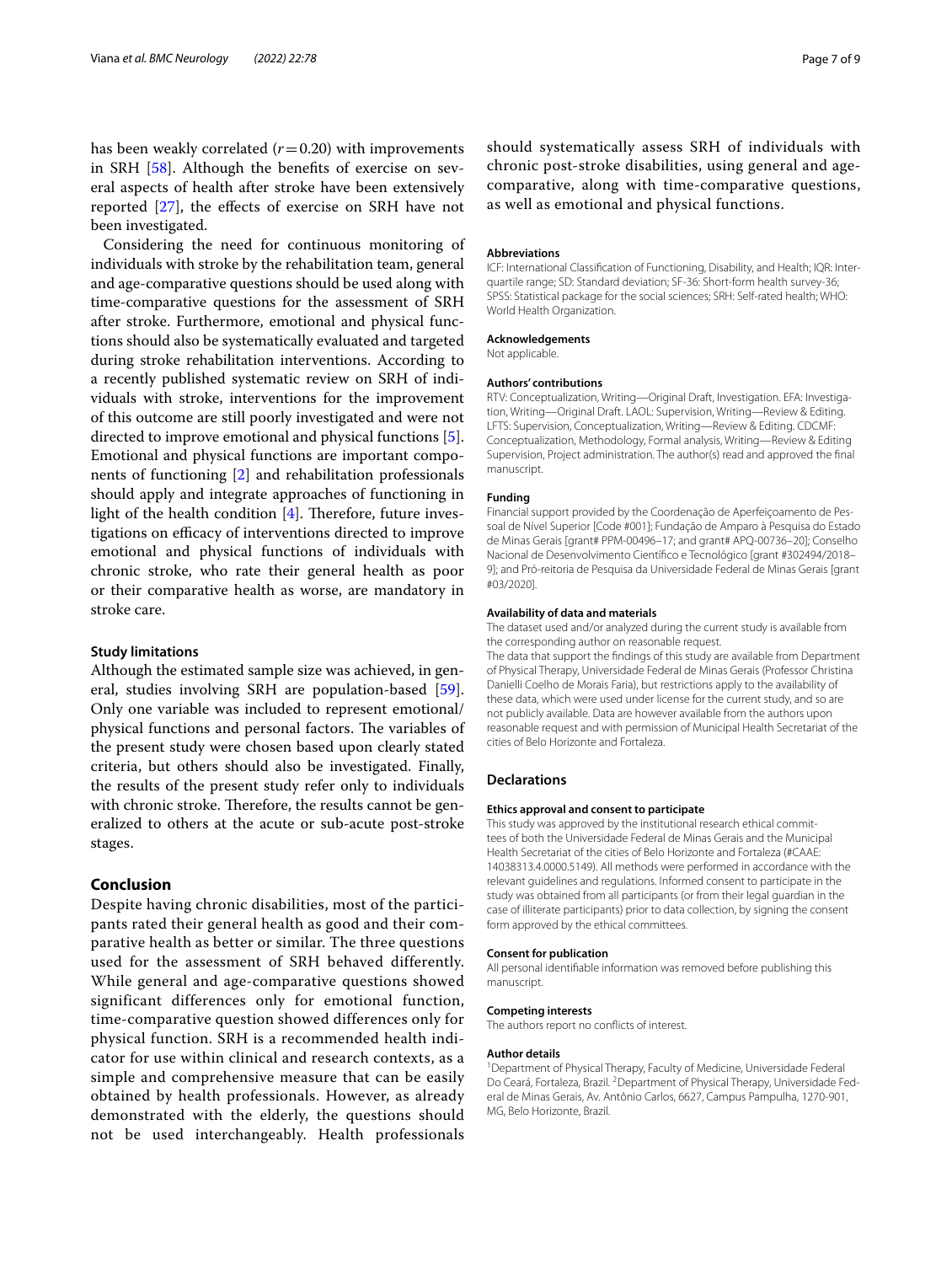Received: 8 June 2021 Accepted: 7 February 2022<br>Published online: 07 March 2022

#### **References**

- <span id="page-7-0"></span>1. World Health Organization. Basic documents. 2014. [http://apps.who.int/](http://apps.who.int/gb/bd) [gb/bd.](http://apps.who.int/gb/bd) Accessed 25 Nov 2019.
- <span id="page-7-1"></span>2. World Health Organization. International Classifcation of Functioning, Disability and Health (ICF). World Health Organization; 2001. [https://](https://apps.who.int/bookorders/anglais/detart1.jsp?codlan=1&codcol=15&codcch=3088) [apps.who.int/bookorders/anglais/detart1.jsp?codlan](https://apps.who.int/bookorders/anglais/detart1.jsp?codlan=1&codcol=15&codcch=3088)=1&codcol=15& codcch=3088.
- <span id="page-7-2"></span>3. [Frier A, Barnett](https://apps.who.int/bookorders/anglais/detart1.jsp?codlan=1&codcol=15&codcch=3088) F, Devine S, Barker R. Understanding disability and the 'social determinants of health': how does disability afect peoples' social determinants of health? Disabil Rehabil. 2018;40:538–47.
- <span id="page-7-3"></span>4. Meyer T, Gutenbrunner C, Bickenbach J, Cieza A, Melvin J, Stucki G. Towards a conceptual description of rehabilitation as a health strategy. J Rehabil Med. 2011;43:765–9.
- <span id="page-7-4"></span>5. Araújo É de F, Viana RT, Teixeira-Salmela LF, Lima LAO, Faria CDC de M. Self-rated health after stroke: a systematic review of the literature. BMC Neurol. 2019;19:221.<https://doi.org/10.1186/s12883-019-1448-6>.
- <span id="page-7-5"></span>6. Bensenor IM, Goulart AC, Szwarcwald CL, Vieira MLFP, Malta DC, Lotufo PA, et al. Prevalence of stroke and associated disability in Brazil: national health survey - 2013. Arq Neuropsiquiatr. 2015;73:746–50. [https://doi.org/](https://doi.org/10.1590/0004-282X20150115) [10.1590/0004-282X20150115.](https://doi.org/10.1590/0004-282X20150115)
- <span id="page-7-6"></span>7. Carvalho-Pinto BPB, Faria CDCM. Health, function and disability in stroke patients in the community. Brazilian J Phys Ther. 2016;20:355–66. [https://](https://doi.org/10.1590/bjpt-rbf.2014.0171) [doi.org/10.1590/bjpt-rbf.2014.0171.](https://doi.org/10.1590/bjpt-rbf.2014.0171)
- <span id="page-7-7"></span>8. Galenkamp H, Braam AW, Huisman M, Deeg DJH. Seventeen-year time trend in poor self-rated health in older adults: Changing contributions of chronic diseases and disability. Eur J Public Health. 2013;23:511–7. [https://](https://doi.org/10.1093/eurpub/cks031) [doi.org/10.1093/eurpub/cks031](https://doi.org/10.1093/eurpub/cks031).
- <span id="page-7-8"></span>9. Hillen T, Davies S, Rudd AG, Kieselbach T, Wolfe CD. Self ratings of health predict functional outcome and recurrence free survival after stroke. J Epidemiol Commun Health. 2003;57:960–6. [https://doi.org/10.1136/JECH.](https://doi.org/10.1136/JECH.57.12.960) [57.12.960.](https://doi.org/10.1136/JECH.57.12.960)
- <span id="page-7-9"></span>10. Falconer J, Quesnel-Vallée A. Pathway from poor self-rated health to mortality: Explanatory power of disease diagnosis. Soc Sci Med. 2017;190:227–36.
- <span id="page-7-10"></span>11. Rosewilliam S, Roskell CA, Pandyan A. A systematic review and synthesis of the quantitative and qualitative evidence behind patient-centred goal setting in stroke rehabilitation. Clin Rehabil. 2011;25:501–14.
- <span id="page-7-11"></span>12. Black N. Patient reported outcome measures could help transform healthcare. BMJ. 2013;346:f167–f167. [https://doi.org/10.1136/bmj.f167.](https://doi.org/10.1136/bmj.f167)
- <span id="page-7-12"></span>13. Chaparro MP, Hughes A, Kumari M, Benzeval M. The association between self-rated health and underlying biomarker levels is modifed by age, gender, and household income: Evidence from Understanding Society – The UK Household Longitudinal Study. SSM - Popul Heal. 2019;8:100406.
- <span id="page-7-13"></span>14. Jylhä M. What is self-rated health and why does it predict mortality? Towards a unifed conceptual model. Soc Sci Med. 2009;69:307–16. [https://doi.org/10.1016/j.socscimed.2009.05.013.](https://doi.org/10.1016/j.socscimed.2009.05.013)
- <span id="page-7-14"></span>15. Eriksson I, Undén AL, Elofsson S. Self-rated health. Comparisons between three diferent measures. Results from a population study. Int J Epidemiol. 2001;30:326–33.<http://www.ncbi.nlm.nih.gov/pubmed/11369738>. Accessed 21 Jun 2018.
- <span id="page-7-15"></span>16. Vuorisalmi M, Lintonen T, Jylhä M. Comparative vs global self-rated health: associations with age and functional ability. Aging Clin Exp Res. 2006;18:211–7. [http://www.ncbi.nlm.nih.gov/pubmed/16804367.](http://www.ncbi.nlm.nih.gov/pubmed/16804367) Accessed 6 Dec 2017.
- <span id="page-7-16"></span>17. Sargent-Cox KA, Anstey KJ, Luszcz MA. Determinants of Self-Rated Health Items With Diferent Points of Reference. J Aging Health. 2008;20:739–61. <https://doi.org/10.1177/0898264308321035>.
- <span id="page-7-17"></span>18. Bailis DS, Segall A, Chipperfeld JG. Two views of self-rated general health status. Soc Sci Med. 2003;56:203–17. [http://www.ncbi.nlm.nih.gov/](http://www.ncbi.nlm.nih.gov/pubmed/12473308) [pubmed/12473308.](http://www.ncbi.nlm.nih.gov/pubmed/12473308) Accessed 27 Nov 2016.
- <span id="page-7-18"></span>19. Arnadottir SA, Gunnarsdottir ED, Stenlund H, Lundin-Olsson L. Determinants of self-rated health in old age: A population-based, cross-sectional study using the international classifcation of functioning. BMC Public Health. 2011;11:670.
- <span id="page-7-19"></span>20. Marsden DL, Dunn A, Callister R, Levi CR, Spratt NJ. Characteristics of exercise training interventions to improve cardiorespiratory ftness after

stroke. Neurorehabil Neural Repair. 2013;27:775–88. [https://doi.org/10.](https://doi.org/10.1177/1545968313496329) [1177/1545968313496329.](https://doi.org/10.1177/1545968313496329)

- 21. de Freitas Araújo É, Viana RT, da Cruz CF, Ferreira de Brito SA, Ferreira Dos Reis MT, de Morais Faria CD. Self-rated health determinants in post-stroke individuals. J Rehabil Med. 2020;52(7):jrm00080. [https://doi.org/10.2340/](https://doi.org/10.2340/16501977-2712) [16501977-2712.](https://doi.org/10.2340/16501977-2712)
- 22. Hackett ML, Pickles K. Part I: Frequency of depression after stroke: An updated systematic review and meta-analysis of observational studies. Int J Stroke. 2014;9:1017–25.
- <span id="page-7-34"></span>23. Skånér Y, Nilsson GH, Sundquist K, Hassler E, Krakau I. Self-rated health, symptoms of depression and general symptoms at 3 and 12 months after a frst-ever stroke: a municipality-based study in Sweden. BMC Fam Pract. 2007;8:61. [https://doi.org/10.1186/1471-2296-8-61.](https://doi.org/10.1186/1471-2296-8-61)
- 24. Brach JS, Simonsick EM, Kritchevsky S, Yaffe K, Newman AB. The association between physical function and lifestyle activity and exercise in the health, aging and body composition study. J Am Geriatr Soc. 2004;52:502–9. [https://doi.org/10.1111/j.1532-5415.2004.52154.x.](https://doi.org/10.1111/j.1532-5415.2004.52154.x)
- 25. Aguiar LT, Nadeau S, Martins JC, Teixeira-Salmela LF, Britto RR, Faria CDC de M. Efficacy of interventions aimed at improving physical activity in individuals with stroke: a systematic review. Disability and Rehabilitation. 2020;42:902–17.<https://doi.org/10.1080/09638288.2018.1511755>.
- 26. Bruce B, Fries JF, Ambrosini D, Lingala B, Gandek B, Rose M, et al. Better assessment of physical function: Item improvement is neglected but essential. Arthritis Res Ther. 2009;11:R191. [https://doi.org/10.1186/ar2890.](https://doi.org/10.1186/ar2890)
- <span id="page-7-20"></span>27. Saunders DH, Sanderson M, Hayes S, Kilrane M, Greig CA, Brazzelli M, et al. Physical ftness training for stroke patients. Cochrane Database of Systematic Reviews. 2016;2016. [https://doi.org/10.1002/14651858.CD003](https://doi.org/10.1002/14651858.CD003316.pub6) [316.pub6.](https://doi.org/10.1002/14651858.CD003316.pub6)
- <span id="page-7-21"></span>28. Paim J, Travassos C, Almeida C, Bahia L, Macinko J, da Silva J, et al. The Brazilian health system: history, advances, and challenges. Lancet. 2011;377:1778–97. [https://doi.org/10.1016/S0140-6736\(11\)60054-8.](https://doi.org/10.1016/S0140-6736(11)60054-8)
- <span id="page-7-22"></span>29. Brucki SMD, Nitrin R, Caramelli P, Bertolucci PHF, Okamoto IH. Sugestões para o uso do mini-exame do estado mental no Brasil. Arq Neuropsiquiatr. 2003;61(3B):777–81.
- <span id="page-7-23"></span>30. DeSalvo KB, Fisher WP, Tran K, Bloser N, Merrill W, Peabody J. Assessing measurement properties of two single-item general health measures. Qual Life Res. 2006;15:191–201.
- <span id="page-7-24"></span>31. Ciconelli RM, Ferraz MB, Santos W, Meinão I, Quaresma MR. Tradução para a língua portuguesa e validação do questionário genérico de avaliação de qualidade de vida SF-36 (Brasil SF-36). Rev Bras Reumatol. 1999;39:143–50.
- <span id="page-7-25"></span>32. Cullati S, Bochatay N, Rossier C, Guessous I, Burton-Jeangros C, Courvoisier DS. Does the single-item self-rated health measure the same thing across diferent wordings? Construct validity study Qual Life Res. 2020;1:3. <https://doi.org/10.1007/s11136-020-02533-2>.
- <span id="page-7-26"></span>33. Patterson KK, Sibley KM. Arthritis and associated limitations in community-dwelling Canadians living with stroke. BMC Neurol. 2016;16:114. <https://doi.org/10.1186/s12883-016-0636-x>.
- <span id="page-7-27"></span>34. Guerard B, Omachonu V, Hernandez SR, Sen B. Chronic conditions and self-reported health in a medicare advantage plan population. Popul Health Manag. 2017;20:132–8.
- <span id="page-7-28"></span>35. Song X, Wu J, Yu C, Dong W, Lv J, Guo Y, et al. Association between multiple comorbidities and self-rated health status in middle-aged and elderly Chinese: the China Kadoorie Biobank study. BMC Public Health. 2018;18:744.<https://doi.org/10.1186/s12889-018-5632-1>.
- <span id="page-7-29"></span>36. Pinto JM, Fontaine AM, Neri AL. The infuence of physical and mental health on life satisfaction is mediated by self-rated health: A study with Brazilian elderly. Arch Gerontol Geriatr. 2016;65:104–10. [https://doi.org/](https://doi.org/10.1016/j.archger.2016.03.009) [10.1016/j.archger.2016.03.009.](https://doi.org/10.1016/j.archger.2016.03.009)
- <span id="page-7-30"></span>37. Winstein CJ, Stein J, Arena R, Bates B, Cherney LR, Cramer SC, et al. Guidelines for Adult Stroke Rehabilitation and Recovery. Stroke. 2016;47:e98-169. <https://doi.org/10.1161/STR.0000000000000098>.
- <span id="page-7-31"></span>38. Burton L-J, Tyson S. Screening for mood disorders after stroke: a systematic review of psychometric properties and clinical utility. Psychol Med. 2015;45:29–49. [https://doi.org/10.1017/S0033291714000336.](https://doi.org/10.1017/S0033291714000336)
- <span id="page-7-32"></span>39. Almeida OP, Almeida SA. Short versions of the geriatric depression scale: a study of their validity for the diagnosis of a major depressive episode according to ICD-10 and DSM-IV. Int J Geriatr Psychiatry. 1999;14:858–65. [http://www.ncbi.nlm.nih.gov/pubmed/10521885.](http://www.ncbi.nlm.nih.gov/pubmed/10521885) Accessed 12 Jun 2017.
- <span id="page-7-33"></span>40. Castelo MS, Coelho-Filho JM, Carvalho AF, Lima JWO, Noleto JCS, Ribeiro KG, et al. Validity of the Brazilian version of the Geriatric Depression Scale